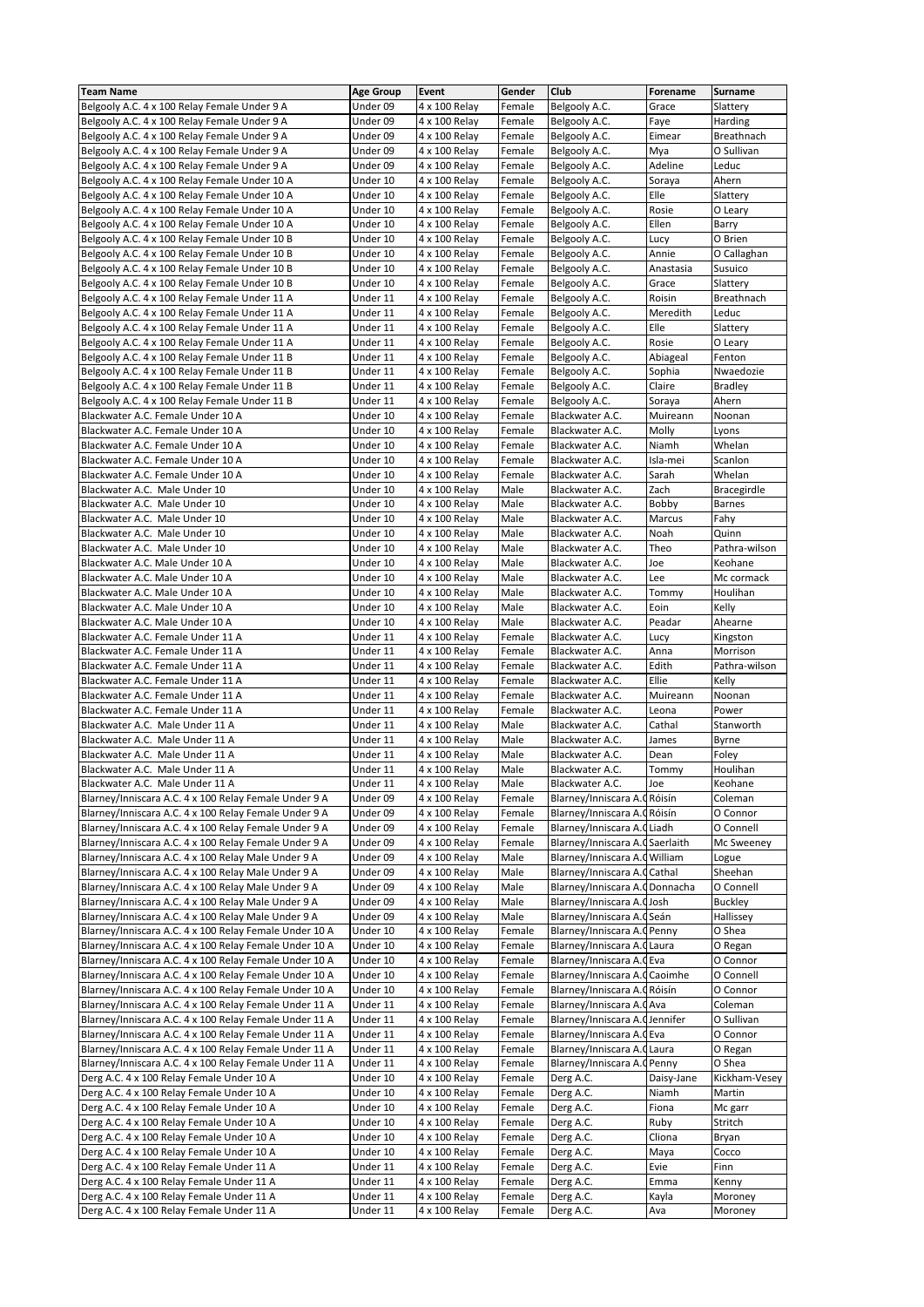| <b>Team Name</b>                                                                                   | <b>Age Group</b>     | Event                          | Gender         | Club                                 | Forename         | Surname             |
|----------------------------------------------------------------------------------------------------|----------------------|--------------------------------|----------------|--------------------------------------|------------------|---------------------|
| Derg A.C. 4 x 100 Relay Female Under 11 A                                                          | Under 11             | 4 x 100 Relay                  | Female         | Derg A.C.                            | Andrea           | Bugler              |
| Derg A.C. 4 x 100 Relay Female Under 11 A                                                          | Under 11             | 4 x 100 Relay                  | Female         | Derg A.C.                            | Enid             | Wixted              |
| Derg A.C. 4 x 100 Relay Male Under 11 A                                                            | Under 11             | 4 x 100 Relay                  | Male           | Derg A.C.                            | Liam             | O Brien             |
| Derg A.C. 4 x 100 Relay Male Under 11 A                                                            | Under 11             | 4 x 100 Relay                  | Male           | Derg A.C.                            | Oliver           | Mc Cormack          |
| Derg A.C. 4 x 100 Relay Male Under 11 A                                                            | Under 11             | 4 x 100 Relay                  | Male           | Derg A.C.                            | Daniel           | Little              |
| Derg A.C. 4 x 100 Relay Male Under 11 A                                                            | Under 11             | 4 x 100 Relay                  | Male           | Derg A.C.                            | Rian             | Gallagher           |
| Derg A.C. 4 x 100 Relay Male Under 11 A                                                            | Under 11             | 4 x 100 Relay                  | Male           | Derg A.C.                            | Feilim           | Gardiner            |
| Dooneen A.C. 4 x 100 Relay Female Under 9 A                                                        | Under 09             | 4 x 100 Relay                  | Female         | Dooneen A.C.                         | Clara            | Mooney              |
| Dooneen A.C. 4 x 100 Relay Female Under 9 A                                                        | Under 09             | 4 x 100 Relay                  | Female         | Dooneen A.C.                         | Eva              | Kennedy             |
| Dooneen A.C. 4 x 100 Relay Female Under 9 A                                                        | Under 09             | 4 x 100 Relay                  | Female         | Dooneen A.C.                         | Aoife            | Cantwell            |
| Dooneen A.C. 4 x 100 Relay Female Under 9 A                                                        | Under 09             | 4 x 100 Relay                  | Female         | Dooneen A.C.                         | Sarah            | Trehy               |
| Dooneen A.C. 4 x 100 Relay Female Under 9 A                                                        | Under 09             | 4 x 100 Relay                  | Female         | Dooneen A.C.                         | Zoe              | Casey O Shea        |
| Dooneen A.C. 4 x 100 Relay Male Under 9 A                                                          | Under 09             | 4 x 100 Relay                  | Male           | Dooneen A.C.                         | Aidan            | O Donnell           |
| Dooneen A.C. 4 x 100 Relay Male Under 9 A                                                          | Under 09             | 4 x 100 Relay                  | Male           | Dooneen A.C.                         | Darragh          | Lynn                |
|                                                                                                    | Under 09             |                                | Male           |                                      |                  | Scanlon             |
| Dooneen A.C. 4 x 100 Relay Male Under 9 A                                                          |                      | 4 x 100 Relay                  |                | Dooneen A.C.                         | Daniel           |                     |
| Dooneen A.C. 4 x 100 Relay Male Under 9 A                                                          | Under 09             | 4 x 100 Relay                  | Male           | Dooneen A.C.                         | Luke             | Kennedy             |
| Dooneen A.C. 4 x 100 Relay Male Under 9 A                                                          | Under 09             | 4 x 100 Relay                  | Male           | Dooneen A.C.                         | Riley            | Troy                |
| Dooneen A.C. 4 x 100 Relay Female Under 10 A                                                       | Under 10             | 4 x 100 Relay                  | Female         | Dooneen A.C.                         | Lucy             | O Donnell           |
| Dooneen A.C. 4 x 100 Relay Female Under 10 A                                                       | Under 10             | 4 x 100 Relay                  | Female         | Dooneen A.C.                         | Hannah           | O Brien             |
| Dooneen A.C. 4 x 100 Relay Female Under 10 A                                                       | Under 10             | 4 x 100 Relay                  | Female         | Dooneen A.C.                         | Chelsea          | Malejeva            |
| Dooneen A.C. 4 x 100 Relay Female Under 10 A                                                       | Under 10             | 4 x 100 Relay                  | Female         | Dooneen A.C.                         | Blanka           | Daviet              |
| Dooneen A.C. 4 x 100 Relay Female Under 10 B                                                       | Under 10             | 4 x 100 Relay                  | Female         | Dooneen A.C.                         | Adrienne         | Downes              |
| Dooneen A.C. 4 x 100 Relay Female Under 10 B                                                       | Under 10             | 4 x 100 Relay                  | Female         | Dooneen A.C.                         | Eilis            | Cuneen              |
| Dooneen A.C. 4 x 100 Relay Female Under 10 B                                                       | Under 10             | 4 x 100 Relay                  | Female         | Dooneen A.C.                         | Ella             | Harte               |
| Dooneen A.C. 4 x 100 Relay Female Under 10 B                                                       | Under 10             | 4 x 100 Relay                  | Female         | Dooneen A.C.                         | Rosie            | O Shaughnessy       |
| Dooneen A.C. 4 x 100 Relay Female Under 10 C                                                       | Under 10             | 4 x 100 Relay                  | Female         | Dooneen A.C.                         | Caoimhe          | Morrissey           |
| Dooneen A.C. 4 x 100 Relay Female Under 10 C                                                       | Under 10             | 4 x 100 Relay                  | Female         | Dooneen A.C.                         | Aoife            | O Rahilly           |
| Dooneen A.C. 4 x 100 Relay Female Under 10 C                                                       | Under 10             | 4 x 100 Relay                  | Female         | Dooneen A.C.                         | Annabelle        | Casey               |
| Dooneen A.C. 4 x 100 Relay Female Under 10 C                                                       | Under 10             | 4 x 100 Relay                  | Female         | Dooneen A.C.                         | Freya            | Barry               |
| Dooneen A.C. 4 x 100 Relay Female Under 10 C                                                       | Under 10             | 4 x 100 Relay                  | Female         | Dooneen A.C.                         | Penny            | Walsh               |
| Dooneen A.C. 4 x 100 Relay Male Under 10 A                                                         | Under 10             | 4 x 100 Relay                  | Male           | Dooneen A.C.                         | Luke             | Murphy Eddyo        |
|                                                                                                    |                      |                                | Male           |                                      |                  | Amadi               |
| Dooneen A.C. 4 x 100 Relay Male Under 10 A                                                         | Under 10             | 4 x 100 Relay                  |                | Dooneen A.C.                         | Somto            |                     |
| Dooneen A.C. 4 x 100 Relay Male Under 10 A                                                         | Under 10             | 4 x 100 Relay                  | Male           | Dooneen A.C.                         | Matthew          | Rice                |
| Dooneen A.C. 4 x 100 Relay Male Under 10 A                                                         | Under 10             | 4 x 100 Relay                  | Male           | Dooneen A.C.                         | Billy            | Laffan              |
| Dooneen A.C. 4 x 100 Relay Male Under 10 B                                                         | Under 10             | 4 x 100 Relay                  | Male           | Dooneen A.C.                         | John             | Kennedy             |
| Dooneen A.C. 4 x 100 Relay Male Under 10 B                                                         | Under 10             | 4 x 100 Relay                  | Male           | Dooneen A.C.                         | Luke             | Hayes               |
| Dooneen A.C. 4 x 100 Relay Male Under 10 B                                                         | Under 10             | 4 x 100 Relay                  | Male           | Dooneen A.C.                         | Ciaran           | Madden              |
| Dooneen A.C. 4 x 100 Relay Male Under 10 B                                                         | Under 10             | 4 x 100 Relay                  | Male           | Dooneen A.C.                         | Casey            | Flynn               |
| Dooneen A.C. 4 x 100 Relay Male Under 10 B                                                         | Under 10             | 4 x 100 Relay                  | Male           | Dooneen A.C.                         | Sam              | Mac Donnell         |
| Dooneen A.C. 4 x 100 Relay Female Under 11 A                                                       | Under 11             | 4 x 100 Relay                  | Female         | Dooneen A.C.                         | Faye             | Cusack              |
| Dooneen A.C. 4 x 100 Relay Female Under 11 A                                                       | Under 11             | 4 x 100 Relay                  | Female         | Dooneen A.C.                         | Belle            | Crowley             |
| Dooneen A.C. 4 x 100 Relay Female Under 11 A                                                       | Under 11             | 4 x 100 Relay                  | Female         | Dooneen A.C.                         | Anna             | Lee                 |
| Dooneen A.C. 4 x 100 Relay Female Under 11 A                                                       | Under 11             | 4 x 100 Relay                  | Female         | Dooneen A.C.                         | Aoibheann        | O Carroll Hennigar  |
| Dooneen A.C. 4 x 100 Relay Female Under 11 B                                                       | Under 11             | 4 x 100 Relay                  | Female         | Dooneen A.C.                         | Olivia           | Lynch               |
| Dooneen A.C. 4 x 100 Relay Female Under 11 B                                                       | Under 11             | 4 x 100 Relay                  | Female         | Dooneen A.C.                         | Eva              | Mc Mahon            |
| Dooneen A.C. 4 x 100 Relay Female Under 11 B                                                       | Under 11             | 4 x 100 Relay                  | Female         | Dooneen A.C.                         | Aoife            | Hayes               |
| Dooneen A.C. 4 x 100 Relay Female Under 11 B                                                       | Under 11             | 4 x 100 Relay                  | Female         | Dooneen A.C.                         | Robyn            | Clarke              |
| Dooneen A.C. 4 x 100 Relay Female Under 11 B                                                       | Under 11             | 4 x 100 Relay                  | Female         | Dooneen A.C.                         | Kate             | Laffan              |
| Dooneen A.C. 4 x 100 Relay Female Under 11 C                                                       | Under 11             | 4 x 100 Relay                  | Female         | Dooneen A.C.                         | Caitlin          | Garvey              |
|                                                                                                    |                      |                                |                |                                      |                  |                     |
| Dooneen A.C. 4 x 100 Relay Female Under 11 C                                                       | Under 11             | 4 x 100 Relay                  | Female         | Dooneen A.C.                         | Lucy             | Ryan<br>O Neill     |
| Dooneen A.C. 4 x 100 Relay Female Under 11 C                                                       | Under 11             | 4 x 100 Relay                  | Female         | Dooneen A.C.                         | Kate             |                     |
| Dooneen A.C. 4 x 100 Relay Female Under 11 C                                                       | Under 11             | 4 x 100 Relay                  | Female         | Dooneen A.C.                         | Sophia           | King                |
| Dooneen A.C. 4 x 100 Relay Female Under 11 C                                                       | Under 11             | 4 x 100 Relay                  | Female         | Dooneen A.C.                         | Aisling          | Carroll             |
| Dooneen A.C. 4 x 100 Relay Male Under 11 A                                                         | Under 11             | 4 x 100 Relay                  | Male           | Dooneen A.C.                         | Andrew           | Bermingham          |
| Dooneen A.C. 4 x 100 Relay Male Under 11 A                                                         | Under 11             | 4 x 100 Relay                  | Male           | Dooneen A.C.                         | Iarla            | Kelliher            |
| Dooneen A.C. 4 x 100 Relay Male Under 11 A                                                         | Under 11             | 4 x 100 Relay                  | Male           | Dooneen A.C.                         | Oisin            | Purtill             |
| Dooneen A.C. 4 x 100 Relay Male Under 11 A                                                         | Under 11             | 4 x 100 Relay                  | Male           | Dooneen A.C.                         | Cooper           | Martin              |
| Dooneen A.C. 4 x 100 Relay Male Under 11 B                                                         | Under 11             | 4 x 100 Relay                  | Male           | Dooneen A.C.                         | Thomas           | O Donnell           |
| Dooneen A.C. 4 x 100 Relay Male Under 11 B                                                         | Under 11             | 4 x 100 Relay                  | Male           | Dooneen A.C.                         | Evan             | Ryle Bourke         |
| Dooneen A.C. 4 x 100 Relay Male Under 11 B                                                         | Under 11             | 4 x 100 Relay                  | Male           | Dooneen A.C.                         | Tommy            | Hayes               |
| Dooneen A.C. 4 x 100 Relay Male Under 11 B                                                         | Under 11             | 4 x 100 Relay                  | Male           | Dooneen A.C.                         | Somto            | Amadi               |
| Dooneen A.C. 4 x 100 Relay Male Under 11 B                                                         | Under 11             | 4 x 100 Relay                  | Male           | Dooneen A.C.                         | Luke             | Murphy Eddyo        |
| Dooneen A.C. 4 x 100 Relay Male Under 11 B                                                         | Under 11             | 4 x 100 Relay                  | Male           | Dooneen A.C.                         | Dylan            | Heng                |
| Ennis Track A.C. 4 x 100 Relay Female Under 10 A                                                   | Under 10             | 4 x 100 Relay                  | Female         | Ennis Track A.C.                     | Amy              | Ganda               |
| Ennis Track A.C. 4 x 100 Relay Female Under 10 A                                                   | Under 10             | 4 x 100 Relay                  | Female         | Ennis Track A.C.                     | Sophia           | Treacy              |
| Ennis Track A.C. 4 x 100 Relay Female Under 10 A                                                   | Under 10             | 4 x 100 Relay                  | Female         | Ennis Track A.C.                     | Beibhinn         | Curran              |
| Ennis Track A.C. 4 x 100 Relay Female Under 10 A                                                   | Under 10             | 4 x 100 Relay                  | Female         | Ennis Track A.C.                     | Realtin          | Deely Clarke        |
| Ennis Track A.C. 4 x 100 Relay Female Under 10 A                                                   | Under 10             | 4 x 100 Relay                  | Female         | Ennis Track A.C.                     | Siun             | Judge               |
| Ennis Track A.C. 4 x 100 Relay Female Under 10 A                                                   | Under 10             | 4 x 100 Relay                  | Female         | Ennis Track A.C.                     | Ally             | Considine           |
|                                                                                                    |                      | 4 x 100 Relay                  | Male           |                                      |                  |                     |
| Ennis Track A.C. 4 x 100 Relay Male Under 10 A                                                     |                      |                                |                | Ennis Track A.C.                     | Rian             | Barry               |
| Ennis Track A.C. 4 x 100 Relay Male Under 10 A                                                     | Under 10             |                                |                |                                      |                  |                     |
|                                                                                                    | Under 10             | 4 x 100 Relay                  | Male           | Ennis Track A.C.                     | Hugh             | Melody              |
| Ennis Track A.C. 4 x 100 Relay Male Under 10 A                                                     | Under 10             | 4 x 100 Relay                  | Male           | Ennis Track A.C.                     | Eanna            | Kennedy             |
| Ennis Track A.C. 4 x 100 Relay Male Under 10 A                                                     | Under 10             | 4 x 100 Relay                  | Male           | Ennis Track A.C.                     | Patrick          | Quinn               |
| Ennis Track A.C. 4 x 100 Relay Male Under 10 A                                                     | Under 10             | 4 x 100 Relay                  | Male           | Ennis Track A.C.                     | Shane            | Mc Carthy           |
| Ennis Track A.C. 4 x 100 Relay Male Under 10 A<br>Ennis Track A.C. 4 x 100 Relay Female Under 11 A | Under 10<br>Under 11 | 4 x 100 Relay<br>4 x 100 Relay | Male<br>Female | Ennis Track A.C.<br>Ennis Track A.C. | Daragh<br>Alanna | Mc Kenna<br>Carroll |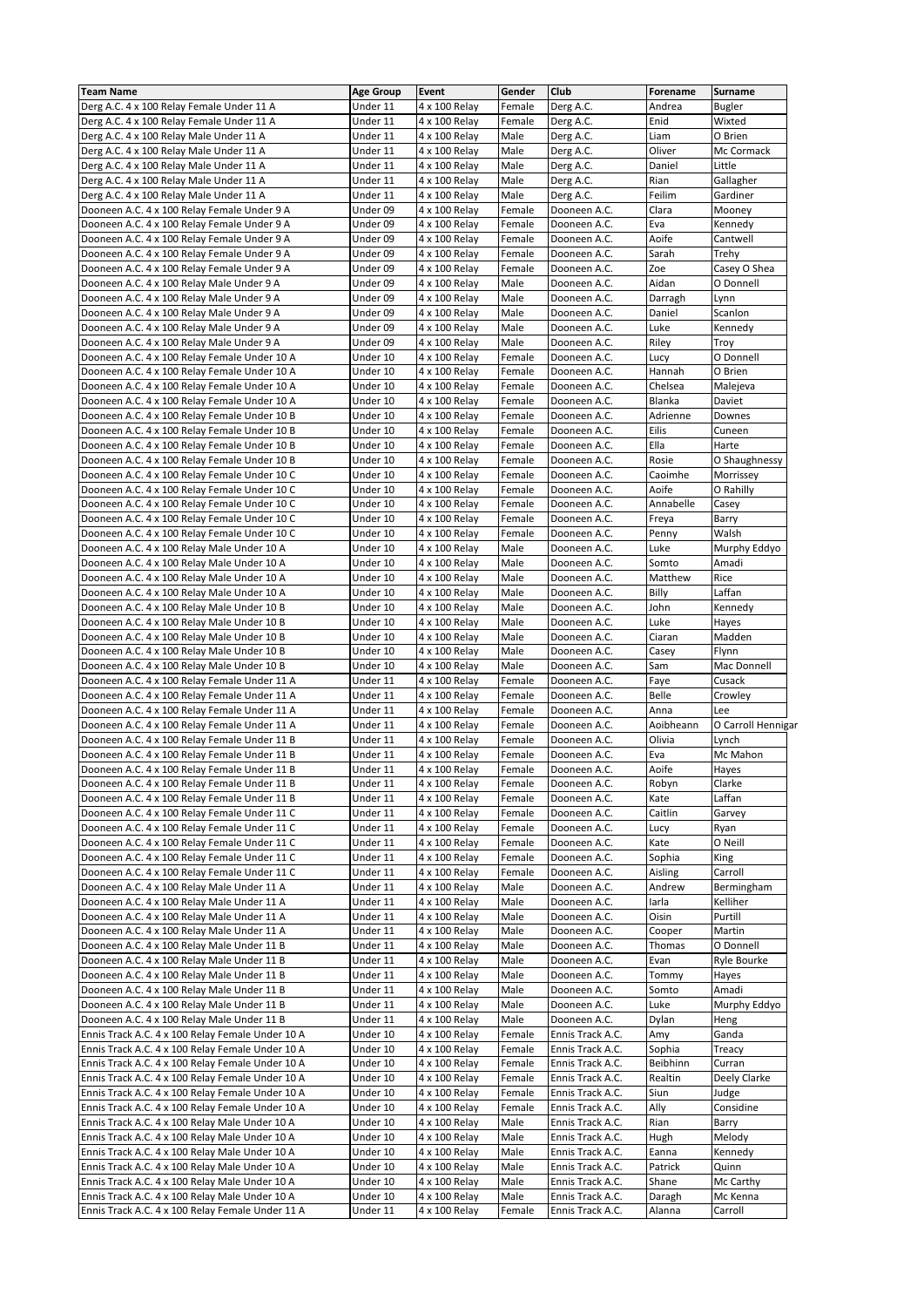| <b>Team Name</b>                                                 | <b>Age Group</b> | Event         | Gender | Club                      | Forename       | Surname        |
|------------------------------------------------------------------|------------------|---------------|--------|---------------------------|----------------|----------------|
|                                                                  |                  |               | Female |                           | Aoibhinn       | Chambers       |
| Ennis Track A.C. 4 x 100 Relay Female Under 11 A                 | Under 11         | 4 x 100 Relay |        | Ennis Track A.C.          |                |                |
| Ennis Track A.C. 4 x 100 Relay Female Under 11 A                 | Under 11         | 4 x 100 Relay | Female | Ennis Track A.C.          | Ailbhe         | Concannon      |
| Ennis Track A.C. 4 x 100 Relay Female Under 11 A                 | Under 11         | 4 x 100 Relay | Female | Ennis Track A.C.          | Laura          | Flannery       |
| Ennis Track A.C. 4 x 100 Relay Female Under 11 A                 | Under 11         | 4 x 100 Relay | Female | Ennis Track A.C.          | Grace          | Ryan           |
| Ennis Track A.C. 4 x 100 Relay Female Under 11 A                 | Under 11         | 4 x 100 Relay | Female | Ennis Track A.C.          | Caoimhe        | Monks          |
|                                                                  |                  |               |        |                           |                |                |
| Ennis Track A.C. 4 x 100 Relay Male Under 11 A                   | Under 11         | 4 x 100 Relay | Male   | Ennis Track A.C.          | Oliver         | <b>Mannion</b> |
| Ennis Track A.C. 4 x 100 Relay Male Under 11 A                   | Under 11         | 4 x 100 Relay | Male   | Ennis Track A.C.          | Eoin           | Keane          |
| Ennis Track A.C. 4 x 100 Relay Male Under 11 A                   | Under 11         | 4 x 100 Relay | Male   | Ennis Track A.C.          | Ronan          | Kelly          |
| Ennis Track A.C. 4 x 100 Relay Male Under 11 A                   | Under 11         | 4 x 100 Relay | Male   | Ennis Track A.C.          | Tommy          | Malone         |
| Ennis Track A.C. 4 x 100 Relay Male Under 11 A                   | Under 11         | 4 x 100 Relay | Male   | Ennis Track A.C.          | Max            | Kelly          |
|                                                                  |                  |               |        |                           |                |                |
| Ennis Track A.C. 4 x 100 Relay Male Under 11 A                   | Under 11         | 4 x 100 Relay | Male   | Ennis Track A.C.          | Sam            | O Brien        |
| Fanahan Mc Sweeney A.C. 4 x 100 Relay Female Under 9 A Under 09  |                  | 4 x 100 Relay | Female | Fanahan Mc Sweene Saoirse |                | Horgan         |
| Fanahan Mc Sweeney A.C. 4 x 100 Relay Female Under 9 A Under 09  |                  | 4 x 100 Relay | Female | Fanahan Mc Sweene Lucy    |                | Thornton       |
| Fanahan Mc Sweeney A.C. 4 x 100 Relay Female Under 9 A Under 09  |                  | 4 x 100 Relay | Female | Fanahan Mc Sweene Lauren  |                | O Brien        |
|                                                                  |                  |               |        |                           |                |                |
| Fanahan Mc Sweeney A.C. 4 x 100 Relay Female Under 9 A Under 09  |                  | 4 x 100 Relay | Female | Fanahan Mc Sweene Cara    |                | Hutchinson     |
| Fanahan Mc Sweeney A.C. 4 x 100 Relay Female Under 9 A           | Under 09         | 4 x 100 Relay | Female | Fanahan Mc Sweene Sophie  |                | Cohen          |
| Fanahan Mc Sweeney A.C. 4 x 100 Relay Male Under 9 A             | Under 09         | 4 x 100 Relay | Male   | Fanahan Mc Sweene Dylan   |                | Thornton       |
| Fanahan Mc Sweeney A.C. 4 x 100 Relay Male Under 9 A             | Under 09         | 4 x 100 Relay | Male   | Fanahan Mc Sweene Ross    |                | Thornton       |
| Fanahan Mc Sweeney A.C. 4 x 100 Relay Male Under 9 A             | Under 09         | 4 x 100 Relay | Male   | Fanahan Mc Sweene Noah    |                | Dunne          |
|                                                                  |                  |               |        |                           |                |                |
| Fanahan Mc Sweeney A.C. 4 x 100 Relay Male Under 9 A             | Under 09         | 4 x 100 Relay | Male   | Fanahan Mc Sweene Shane   |                | Sweetnam       |
| Fanahan Mc Sweeney A.C. 4 x 100 Relay Male Under 9 A             | Under 09         | 4 x 100 Relay | Male   | Fanahan Mc Sweene Paddy   |                | Barry          |
| Fanahan Mc Sweeney A.C. 4 x 100 Relay Female Under 10            | JUnder 10        | 4 x 100 Relay | Female | Fanahan Mc Sweene Zoe     |                | O Connor       |
| Fanahan Mc Sweeney A.C. 4 x 100 Relay Female Under 10 / Under 10 |                  | 4 x 100 Relay | Female | Fanahan Mc Sweene Aoibh   |                | Mc Carthy      |
| Fanahan Mc Sweeney A.C. 4 x 100 Relay Female Under 10 / Under 10 |                  | 4 x 100 Relay | Female | Fanahan Mc Sweene Sophie  |                | O Halloran     |
|                                                                  |                  |               |        |                           |                |                |
| Fanahan Mc Sweeney A.C. 4 x 100 Relay Female Under 10 / Under 10 |                  | 4 x 100 Relay | Female | Fanahan Mc Sweene Claudia |                | Baker          |
| Fanahan Mc Sweeney A.C. 4 x 100 Relay Female Under 10 JUnder 10  |                  | 4 x 100 Relay | Female | Fanahan Mc Sweene Faye    |                | Clifford       |
| Fanahan Mc Sweeney A.C. 4 x 100 Relay Male Under 10 A            | Under 10         | 4 x 100 Relay | Male   | Fanahan Mc Sweene Niall   |                | Towey          |
| Fanahan Mc Sweeney A.C. 4 x 100 Relay Male Under 10 A            | Under 10         | 4 x 100 Relay | Male   | Fanahan Mc Sweene Thomas  |                | <b>Burke</b>   |
| Fanahan Mc Sweeney A.C. 4 x 100 Relay Male Under 10 A            | Under 10         | 4 x 100 Relay | Male   | Fanahan Mc Sweene Eoghan  |                | Finn           |
|                                                                  |                  |               |        |                           |                |                |
| Fanahan Mc Sweeney A.C. 4 x 100 Relay Male Under 10 A            | Under 10         | 4 x 100 Relay | Male   | Fanahan Mc Sweene Hugo    |                | Sarsfield      |
| Fanahan Mc Sweeney A.C. 4 x 100 Relay Male Under 10 A            | Under 10         | 4 x 100 Relay | Male   | Fanahan Mc Sweene Joey    |                | Kiernan        |
| Fanahan Mc Sweeney A.C. 4 x 100 Relay Female Under 11 / Under 11 |                  | 4 x 100 Relay | Female | Fanahan Mc Sweene Molly   |                | Thornton       |
| Fanahan Mc Sweeney A.C. 4 x 100 Relay Female Under 11 JUnder 11  |                  | 4 x 100 Relay | Female | Fanahan Mc Sweene Beth    |                | Hegarty        |
| Fanahan Mc Sweeney A.C. 4 x 100 Relay Female Under 11 AUnder 11  |                  | 4 x 100 Relay | Female | Fanahan Mc Sweene Siun    |                | Dingivan       |
|                                                                  |                  |               |        |                           |                |                |
| Fanahan Mc Sweeney A.C. 4 x 100 Relay Female Under 11            | /Under 11        | 4 x 100 Relay | Female | Fanahan Mc Sweene Eva     |                | Horgan         |
| Fanahan Mc Sweeney A.C. 4 x 100 Relay Female Under 11 / Under 11 |                  | 4 x 100 Relay | Female | Fanahan Mc Sweene Aoife   |                | Hutchinson     |
| Fanahan Mc Sweeney A.C. 4 x 100 Relay Male Under 11 A            | Under 11         | 4 x 100 Relay | Male   | Fanahan Mc Sweene Max     |                | Thornton       |
| Fanahan Mc Sweeney A.C. 4 x 100 Relay Male Under 11 A            | Under 11         | 4 x 100 Relay | Male   | Fanahan Mc Sweene Aaron   |                | Horgan         |
| Fanahan Mc Sweeney A.C. 4 x 100 Relay Male Under 11 A            | Under 11         | 4 x 100 Relay | Male   | Fanahan Mc Sweene Darragh |                | Crowley        |
|                                                                  |                  |               |        |                           |                |                |
| Fanahan Mc Sweeney A.C. 4 x 100 Relay Male Under 11 A            | Under 11         | 4 x 100 Relay | Male   | Fanahan Mc Sweener Sean   |                | Warren         |
| Fergus A.C. 4 x 100 Relay Male Under 10 A                        | Under 10         | 4 x 100 Relay | Male   | Fergus A.C.               | Nathan         | Talty          |
| Fergus A.C. 4 x 100 Relay Male Under 10 A                        | Under 10         | 4 x 100 Relay | Male   | Fergus A.C.               | Ryan           | Lynch          |
| Fergus A.C. 4 x 100 Relay Male Under 10 A                        | Under 10         | 4 x 100 Relay | Male   | Fergus A.C.               | Adam           | Marrinan       |
| Fergus A.C. 4 x 100 Relay Male Under 10 A                        | Under 10         | 4 x 100 Relay | Male   | Fergus A.C.               | Michael        | Haugh          |
|                                                                  |                  |               |        |                           |                |                |
| Fergus A.C. 4 x 100 Relay Male Under 10 A                        | Under 10         | 4 x 100 Relay | Male   | Fergus A.C.               | Sean           | Hick           |
| Fergus A.C. 4 x 100 Relay Female Under 11 A                      | Under 11         | 4 x 100 Relay | Female | Fergus A.C.               | Aoife          | O Rourke       |
| Fergus A.C. 4 x 100 Relay Female Under 11 A                      | Under 11         | 4 x 100 Relay | Female | Fergus A.C.               | Sadhbh         | Geary          |
| Fergus A.C. 4 x 100 Relay Female Under 11 A                      | Under 11         | 4 x 100 Relay | Female | Fergus A.C.               | Jenna          | Coughlan       |
| Fergus A.C. 4 x 100 Relay Female Under 11 A                      | Under 11         | 4 x 100 Relay | Female | Fergus A.C.               | Orlaith        | O Rourke       |
|                                                                  |                  |               |        | Fergus A.C.               |                |                |
| Fergus A.C. 4 x 100 Relay Female Under 11 A                      | Under 11         | 4 x 100 Relay | Female |                           | Katie          | Carmody        |
| Ferrybank A.C. 4 x 100 Relay Female Under 10 A                   | Under 10         | 4 x 100 Relay | Female | Ferrybank A.C.            | Maya           | Gallagher      |
| Ferrybank A.C. 4 x 100 Relay Female Under 10 A                   | Under 10         | 4 x 100 Relay | Female | Ferrybank A.C.            | Bethan         | Morgan         |
| Ferrybank A.C. 4 x 100 Relay Female Under 10 A                   | Under 10         | 4 x 100 Relay | Female | Ferrybank A.C.            | Saoirse Elizab | Finn           |
| Ferrybank A.C. 4 x 100 Relay Female Under 10 A                   | Under 10         | 4 x 100 Relay | Female | Ferrybank A.C.            | Zoe            | Johnson        |
| Ferrybank A.C. 4 x 100 Relay Female Under 11 A                   | Under 11         | 4 x 100 Relay | Female | Ferrybank A.C.            | Siofra         | Moloney        |
|                                                                  |                  |               |        |                           |                |                |
| Ferrybank A.C. 4 x 100 Relay Female Under 11 A                   | Under 11         | 4 x 100 Relay | Female | Ferrybank A.C.            | Sheila         | O Donovan      |
| Ferrybank A.C. 4 x 100 Relay Female Under 11 A                   | Under 11         | 4 x 100 Relay | Female | Ferrybank A.C.            | Charlotte      | Casey          |
| Ferrybank A.C. 4 x 100 Relay Female Under 11 A                   | Under 11         | 4 x 100 Relay | Female | Ferrybank A.C.            | Peggy          | Murphy         |
| Finisk Valley A.C. 4 x 100 Relay Male Under 10 A                 | Under 10         | 4 x 100 Relay | Male   | Finisk Valley A.C.        | Daithi         | Ferguson       |
| Finisk Valley A.C. 4 x 100 Relay Male Under 10 A                 | Under 10         | 4 x 100 Relay | Male   | Finisk Valley A.C.        | Oscar          | Lombard        |
|                                                                  |                  |               |        |                           |                |                |
| Finisk Valley A.C. 4 x 100 Relay Male Under 10 A                 | Under 10         | 4 x 100 Relay | Male   | Finisk Valley A.C.        | Hector         | Oakley Nolan   |
| Finisk Valley A.C. 4 x 100 Relay Male Under 10 A                 | Under 10         | 4 x 100 Relay | Male   | Finisk Valley A.C.        | Harry          | Drea           |
| Finisk Valley A.C. 4 x 100 Relay Male Under 10 A                 | Under 10         | 4 x 100 Relay | Male   | Finisk Valley A.C.        | Ciaran         | Cleary         |
| Finisk Valley A.C. 4 x 100 Relay Female Under 11 A               | Under 11         | 4 x 100 Relay | Female | Finisk Valley A.C.        | Sarah          | Cullinane      |
| Finisk Valley A.C. 4 x 100 Relay Female Under 11 A               | Under 11         | 4 x 100 Relay | Female | Finisk Valley A.C.        | Niamh          | Maher          |
| Finisk Valley A.C. 4 x 100 Relay Female Under 11 A               | Under 11         | 4 x 100 Relay | Female | Finisk Valley A.C.        | Esme           | Oakley Nolan   |
|                                                                  |                  |               |        |                           |                |                |
| Finisk Valley A.C. 4 x 100 Relay Female Under 11 A               | Under 11         | 4 x 100 Relay | Female | Finisk Valley A.C.        | Kate           | Longan         |
| Finisk Valley A.C. 4 x 100 Relay Female Under 11 A               | Under 11         | 4 x 100 Relay | Female | Finisk Valley A.C.        | Hollie         | Hynes          |
| Finisk Valley A.C. 4 x 100 Relay Female Under 11 B               | Under 11         | 4 x 100 Relay | Female | Finisk Valley A.C.        | Lily           | Quann          |
| Finisk Valley A.C. 4 x 100 Relay Female Under 11 B               | Under 11         | 4 x 100 Relay | Female | Finisk Valley A.C.        | Alison         | Drea           |
| Finisk Valley A.C. 4 x 100 Relay Female Under 11 B               | Under 11         | 4 x 100 Relay | Female | Finisk Valley A.C.        | Anna           | Cullinane      |
|                                                                  |                  | 4 x 100 Relay | Female |                           | Molly          | Stack          |
| Finisk Valley A.C. 4 x 100 Relay Female Under 11 B               | Under 11         |               |        | Finisk Valley A.C.        |                |                |
| Finisk Valley A.C. 4 x 100 Relay Male Under 11 A                 | Under 11         | 4 x 100 Relay | Male   | Finisk Valley A.C.        | George         | Tobin          |
| Finisk Valley A.C. 4 x 100 Relay Male Under 11 A                 | Under 11         | 4 x 100 Relay | Male   | Finisk Valley A.C.        | Alex           | Foran          |
| Finisk Valley A.C. 4 x 100 Relay Male Under 11 A                 | Under 11         | 4 x 100 Relay | Male   | Finisk Valley A.C.        | Tom            | Halpin         |
| Finisk Valley A.C. 4 x 100 Relay Male Under 11 A                 | Under 11         | 4 x 100 Relay | Male   | Finisk Valley A.C.        | Cathal         | Murphy         |
|                                                                  |                  |               |        |                           |                |                |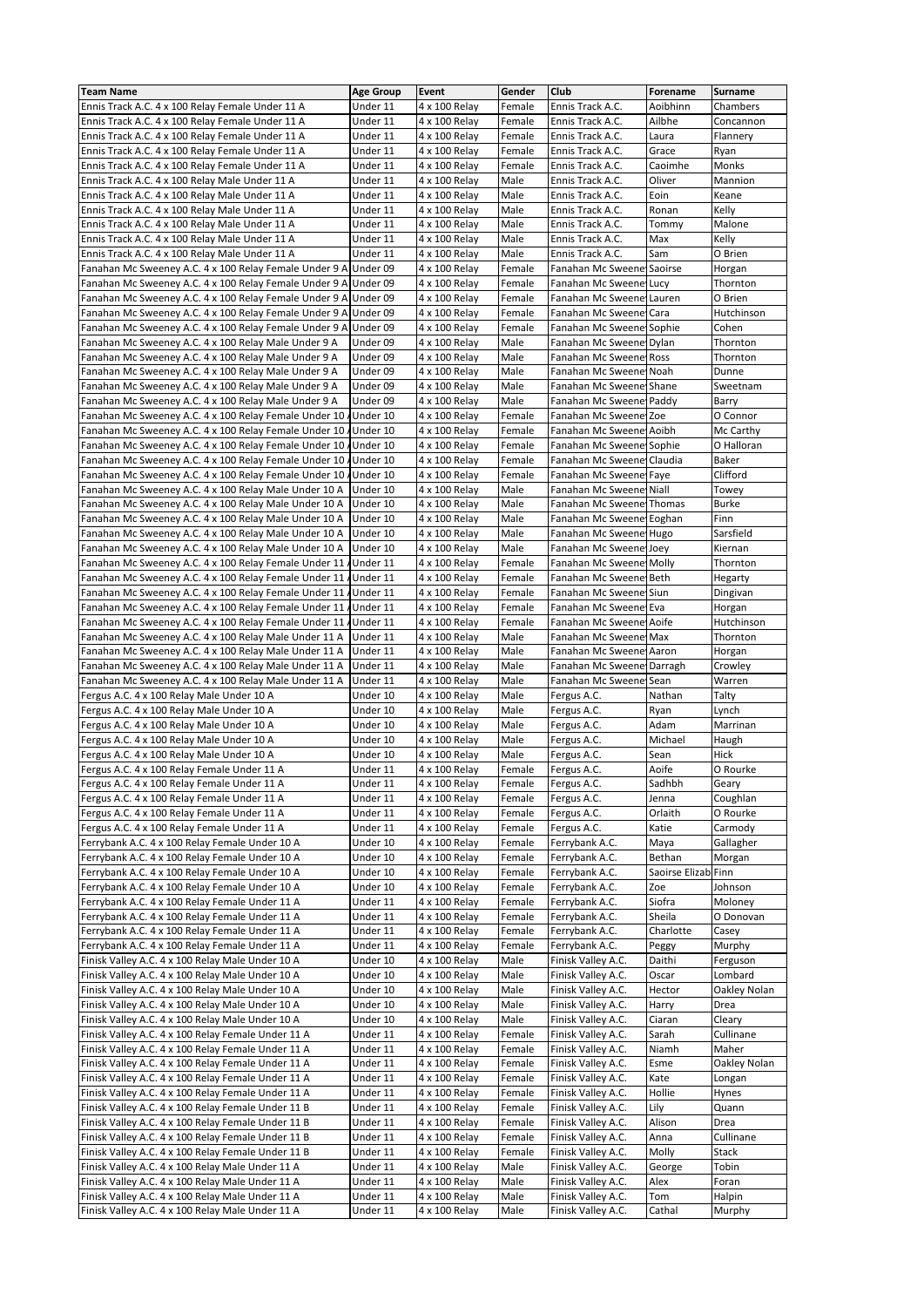| <b>Team Name</b>                                  | <b>Age Group</b> | Event         | Gender | Club              | Forename    | Surname            |
|---------------------------------------------------|------------------|---------------|--------|-------------------|-------------|--------------------|
|                                                   |                  |               |        |                   |             |                    |
| Gneeveguilla A.C. 4 x 100 Relay Female Under 9 A  | Under 09         | 4 x 100 Relay | Female | Gneeveguilla A.C. | Marie       | O Riordan          |
| Gneeveguilla A.C. 4 x 100 Relay Female Under 9 A  | Under 09         | 4 x 100 Relay | Female | Gneeveguilla A.C. | Megan       | Healy              |
| Gneeveguilla A.C. 4 x 100 Relay Female Under 9 A  | Under 09         | 4 x 100 Relay | Female | Gneeveguilla A.C. | Layla       | <b>Buckley</b>     |
| Gneeveguilla A.C. 4 x 100 Relay Female Under 9 A  | Under 09         | 4 x 100 Relay | Female | Gneeveguilla A.C. | Sophie      | Murphy             |
| Gneeveguilla A.C. 4 x 100 Relay Female Under 10 A | Under 10         | 4 x 100 Relay | Female | Gneeveguilla A.C. | Aisling     | Cronin             |
| Gneeveguilla A.C. 4 x 100 Relay Female Under 10 A | Under 10         | 4 x 100 Relay | Female |                   | Lauren      | O Connor           |
|                                                   |                  |               |        | Gneeveguilla A.C. |             |                    |
| Gneeveguilla A.C. 4 x 100 Relay Female Under 10 A | Under 10         | 4 x 100 Relay | Female | Gneeveguilla A.C. | Caoimhe     | O Callaghan        |
| Gneeveguilla A.C. 4 x 100 Relay Female Under 10 A | Under 10         | 4 x 100 Relay | Female | Gneeveguilla A.C. | Layla       | <b>Buckley</b>     |
| Gneeveguilla A.C. 4 x 100 Relay Female Under 10 A | Under 10         | 4 x 100 Relay | Female | Gneeveguilla A.C. | Marie       | O Riordan          |
| Gneeveguilla A.C. 4 x 100 Relay Female Under 10 A | Under 10         | 4 x 100 Relay | Female | Gneeveguilla A.C. | Megan       | Healy              |
| Gneeveguilla A.C. 4 x 100 Relay Male Under 10 A   | Under 10         | 4 x 100 Relay | Male   | Gneeveguilla A.C. | Cillian     | Healy              |
|                                                   |                  |               |        |                   |             |                    |
| Gneeveguilla A.C. 4 x 100 Relay Male Under 10 A   | Under 10         | 4 x 100 Relay | Male   | Gneeveguilla A.C. | Timothy     | <b>Buckley</b>     |
| Gneeveguilla A.C. 4 x 100 Relay Male Under 10 A   | Under 10         | 4 x 100 Relay | Male   | Gneeveguilla A.C. | Dylan       | Ahern              |
| Gneeveguilla A.C. 4 x 100 Relay Male Under 10 A   | Under 10         | 4 x 100 Relay | Male   | Gneeveguilla A.C. | Ardan       | Gaine              |
| Gneeveguilla A.C. 4 x 100 Relay Female Under 11 A | Under 11         | 4 x 100 Relay | Female | Gneeveguilla A.C. | Noinin      | O Riordan          |
| Gneeveguilla A.C. 4 x 100 Relay Female Under 11 A | Under 11         | 4 x 100 Relay | Female | Gneeveguilla A.C. | Niamh       | O Keeffe           |
|                                                   |                  |               |        |                   |             |                    |
| Gneeveguilla A.C. 4 x 100 Relay Female Under 11 A | Under 11         | 4 x 100 Relay | Female | Gneeveguilla A.C. | Juilette    | <b>Buckley</b>     |
| Gneeveguilla A.C. 4 x 100 Relay Female Under 11 A | Under 11         | 4 x 100 Relay | Female | Gneeveguilla A.C. | Lauren      | O Connor           |
| Gneeveguilla A.C. 4 x 100 Relay Female Under 11 A | Under 11         | 4 x 100 Relay | Female | Gneeveguilla A.C. | Aisling     | Cronin             |
| Gneeveguilla A.C. 4 x 100 Relay Female Under 11 A | Under 11         | 4 x 100 Relay | Female | Gneeveguilla A.C. | Caoimhe     | O Callaghan        |
| Gneeveguilla A.C. 4 x 100 Relay Male Under 11 A   | Under 11         | 4 x 100 Relay | Male   | Gneeveguilla A.C. | James       | O Connell          |
|                                                   |                  |               |        |                   |             |                    |
| Gneeveguilla A.C. 4 x 100 Relay Male Under 11 A   | Under 11         | 4 x 100 Relay | Male   | Gneeveguilla A.C. | Ethan       | Murphy             |
| Gneeveguilla A.C. 4 x 100 Relay Male Under 11 A   | Under 11         | 4 x 100 Relay | Male   | Gneeveguilla A.C. | Cillian     | Healy              |
| Gneeveguilla A.C. 4 x 100 Relay Male Under 11 A   | Under 11         | 4 x 100 Relay | Male   | Gneeveguilla A.C. | Timothy     | <b>Buckley</b>     |
| Gneeveguilla A.C. 4 x 100 Relay Male Under 11 A   | Under 11         | 4 x 100 Relay | Male   | Gneeveguilla A.C. | Dylan       | Ahern              |
| Gneeveguilla A.C. 4 x 100 Relay Male Under 11 A   | Under 11         | 4 x 100 Relay | Male   | Gneeveguilla A.C. | Ardan       | Gaine              |
|                                                   |                  |               |        |                   |             |                    |
| Iveragh A.C. 4 x 100 Relay Male Under 9 A         | Under 09         | 4 x 100 Relay | Male   | Iveragh A.C.      | Will        | O Sullivan         |
| Iveragh A.C. 4 x 100 Relay Male Under 9 A         | Under 09         | 4 x 100 Relay | Male   | Iveragh A.C.      | Robbie      | O Sullivan         |
| Iveragh A.C. 4 x 100 Relay Male Under 9 A         | Under 09         | 4 x 100 Relay | Male   | Iveragh A.C.      | Christopher | Wynton             |
| Iveragh A.C. 4 x 100 Relay Male Under 9 A         | Under 09         | 4 x 100 Relay | Male   | Iveragh A.C.      | Liam        | O Sullivan         |
|                                                   |                  |               |        |                   |             | O Chonchúir        |
| Iveragh A.C. 4 x 100 Relay Male Under 9 A         | Under 09         | 4 x 100 Relay | Male   | Iveragh A.C.      | Donagh      |                    |
| Limerick A.C. 4 x 100 Relay Female Under 9 A      | Under 09         | 4 x 100 Relay | Female | Limerick A.C.     | Emily       | Cunningham         |
| Limerick A.C. 4 x 100 Relay Female Under 9 A      | Under 09         | 4 x 100 Relay | Female | Limerick A.C.     | Ava         | Barry              |
| Limerick A.C. 4 x 100 Relay Female Under 9 A      | Under 09         | 4 x 100 Relay | Female | Limerick A.C.     | Leah        | Mc Dermott         |
| Limerick A.C. 4 x 100 Relay Female Under 9 A      | Under 09         | 4 x 100 Relay | Female | Limerick A.C.     | Isobel      | Murnane            |
|                                                   |                  |               |        |                   |             |                    |
| Limerick A.C. 4 x 100 Relay Female Under 9 B      | Under 09         | 4 x 100 Relay | Female | Limerick A.C.     | Ciara       | Mullen             |
| Limerick A.C. 4 x 100 Relay Female Under 9 B      | Under 09         | 4 x 100 Relay | Female | Limerick A.C.     | Anna        | Murphy             |
| Limerick A.C. 4 x 100 Relay Female Under 9 B      | Under 09         | 4 x 100 Relay | Female | Limerick A.C.     | Alana       | Ryan               |
| Limerick A.C. 4 x 100 Relay Female Under 9 B      | Under 09         | 4 x 100 Relay | Female | Limerick A.C.     | Zoey        | Slattery           |
| Limerick A.C. 4 x 100 Relay Female Under 9 C      | Under 09         | 5 x 100 Relay | Female | Limerick A.C.     | Sadhbh      | Corrigan           |
| Limerick A.C. 4 x 100 Relay Female Under 9 C      | Under 09         | 6 x 100 Relay | Female | Limerick A.C.     | Isabelle    | Connolly           |
|                                                   |                  |               |        |                   |             |                    |
| Limerick A.C. 4 x 100 Relay Female Under 9 C      | Under 09         | 7 x 100 Relay | Female | Limerick A.C.     | Lara        | Broughton          |
| Limerick A.C. 4 x 100 Relay Female Under 9 C      | Under 09         | 8 x 100 Relay | Female | Limerick A.C.     | Caragh      | Treacy             |
| Limerick A.C. 4 x 100 Relay Male Under 9 A        | Under 09         | 4 x 100 Relay | Male   | Limerick A.C.     | Scott       | D'Arcy             |
| Limerick A.C. 4 x 100 Relay Male Under 9 A        | Under 09         | 4 x 100 Relay | Male   | Limerick A.C.     | Morgan      | <b>Bastor Saiz</b> |
| Limerick A.C. 4 x 100 Relay Male Under 9 A        | Under 09         | 4 x 100 Relay | Male   | Limerick A.C.     | Dillon      | Obrien             |
|                                                   |                  |               |        |                   |             |                    |
| Limerick A.C. 4 x 100 Relay Male Under 9 A        | Under 09         | 4 x 100 Relay | Male   | Limerick A.C.     | Daniel      | Bourke             |
| Limerick A.C. 4 x 100 Relay Male Under 9 B        | Under 09         | 4 x 100 Relay | Male   | Limerick A.C.     | Jack        | Kiely              |
| Limerick A.C. 4 x 100 Relay Male Under 9 B        | Under 09         | 4 x 100 Relay | Male   | Limerick A.C.     | Tom         | Reid               |
| Limerick A.C. 4 x 100 Relay Male Under 9 B        | Under 09         | 4 x 100 Relay | Male   | Limerick A.C.     | Rory        | Mc Donnell         |
| Limerick A.C. 4 x 100 Relay Male Under 9 B        | Under 09         | 4 x 100 Relay | Male   | Limerick A.C.     | Patrick     | Stoksik            |
|                                                   | Under 09         |               |        | Limerick A.C.     |             | Oliver             |
| Limerick A.C. 4 x 100 Relay Male Under 9 C        |                  | 4 x 100 Relay | Male   |                   | Conor       |                    |
| Limerick A.C. 4 x 100 Relay Male Under 9 C        | Under 09         | 4 x 100 Relay | Male   | Limerick A.C.     | Conall      | Redmond            |
| Limerick A.C. 4 x 100 Relay Male Under 9 C        | Under 09         | 4 x 100 Relay | Male   | Limerick A.C.     | Finn        | O Brien            |
| Limerick A.C. 4 x 100 Relay Male Under 9 C        | Under 09         | 4 x 100 Relay | Male   | Limerick A.C.     | Tom         | Lynch              |
| Limerick A.C. 4 x 100 Relay Female Under 10 A     | Under 10         | 4 x 100 Relay | Female | Limerick A.C.     | Caoimhe     | Noonan             |
|                                                   |                  |               |        |                   |             |                    |
| Limerick A.C. 4 x 100 Relay Female Under 10 A     | Under 10         | 4 x 100 Relay | Female | Limerick A.C.     | Chloe       | Obrien             |
| Limerick A.C. 4 x 100 Relay Female Under 10 A     | Under 10         | 4 x 100 Relay | Female | Limerick A.C.     | Anna        | O Reilly           |
| Limerick A.C. 4 x 100 Relay Female Under 10 A     | Under 10         | 4 x 100 Relay | Female | Limerick A.C.     | Oishi       | Sengupta           |
| Limerick A.C. 4 x 100 Relay Female Under 10 B     | Under 10         | 4 x 100 Relay | Female | Limerick A.C.     | Katie       | Broughton          |
| Limerick A.C. 4 x 100 Relay Female Under 10 B     | Under 10         | 4 x 100 Relay | Female | Limerick A.C.     | Lauren      | Oneill             |
|                                                   |                  |               |        |                   |             |                    |
| Limerick A.C. 4 x 100 Relay Female Under 10 B     | Under 10         | 4 x 100 Relay | Female | Limerick A.C.     | Oishani     | Sengupta           |
| Limerick A.C. 4 x 100 Relay Female Under 10 B     | Under 10         | 4 x 100 Relay | Female | Limerick A.C.     | Elaine      | Considine          |
| Limerick A.C. 4 x 100 Relay Female Under 10 C     | Under 10         | 4 x 100 Relay | Female | Limerick A.C.     | Ruby        | Carroll            |
| Limerick A.C. 4 x 100 Relay Female Under 10 C     | Under 10         | 4 x 100 Relay | Female | Limerick A.C.     | Zara        | Coman              |
| Limerick A.C. 4 x 100 Relay Female Under 10 C     | Under 10         | 4 x 100 Relay | Female | Limerick A.C.     | Rachel      | Ryan               |
|                                                   |                  |               |        |                   |             |                    |
| Limerick A.C. 4 x 100 Relay Female Under 10 C     | Under 10         | 4 x 100 Relay | Female | Limerick A.C.     | Alison      | Ryan               |
| Limerick A.C. 4 x 100 Relay Male Under 10 A       | Under 10         | 4 x 100 Relay | Male   | Limerick A.C.     | Joshua      | Bowen              |
| Limerick A.C. 4 x 100 Relay Male Under 10 A       | Under 10         | 4 x 100 Relay | Male   | Limerick A.C.     | Tom         | Keogh              |
| Limerick A.C. 4 x 100 Relay Male Under 10 A       | Under 10         | 4 x 100 Relay | Male   | Limerick A.C.     | Jack        | Ryan               |
| Limerick A.C. 4 x 100 Relay Male Under 10 A       | Under 10         | 4 x 100 Relay | Male   | Limerick A.C.     | Diarmuid    | Kelly              |
|                                                   |                  |               |        |                   |             |                    |
| Limerick A.C. 4 x 100 Relay Male Under 10 B       | Under 10         | 4 x 100 Relay | Male   | Limerick A.C.     | Arthur      | Brady              |
| Limerick A.C. 4 x 100 Relay Male Under 10 B       | Under 10         | 4 x 100 Relay | Male   | Limerick A.C.     | Rian        | Boland             |
| Limerick A.C. 4 x 100 Relay Male Under 10 B       | Under 10         | 4 x 100 Relay | Male   | Limerick A.C.     | Patrick     | Keogh              |
| Limerick A.C. 4 x 100 Relay Male Under 10 B       | Under 10         | 4 x 100 Relay | Male   | Limerick A.C.     | Rian        | Murphy             |
| Limerick A.C. 4 x 100 Relay Male Under 10 C       | Under 10         | 4 x 100 Relay | Male   | Limerick A.C.     | Alexander   | <b>Burke</b>       |
|                                                   |                  |               |        |                   |             |                    |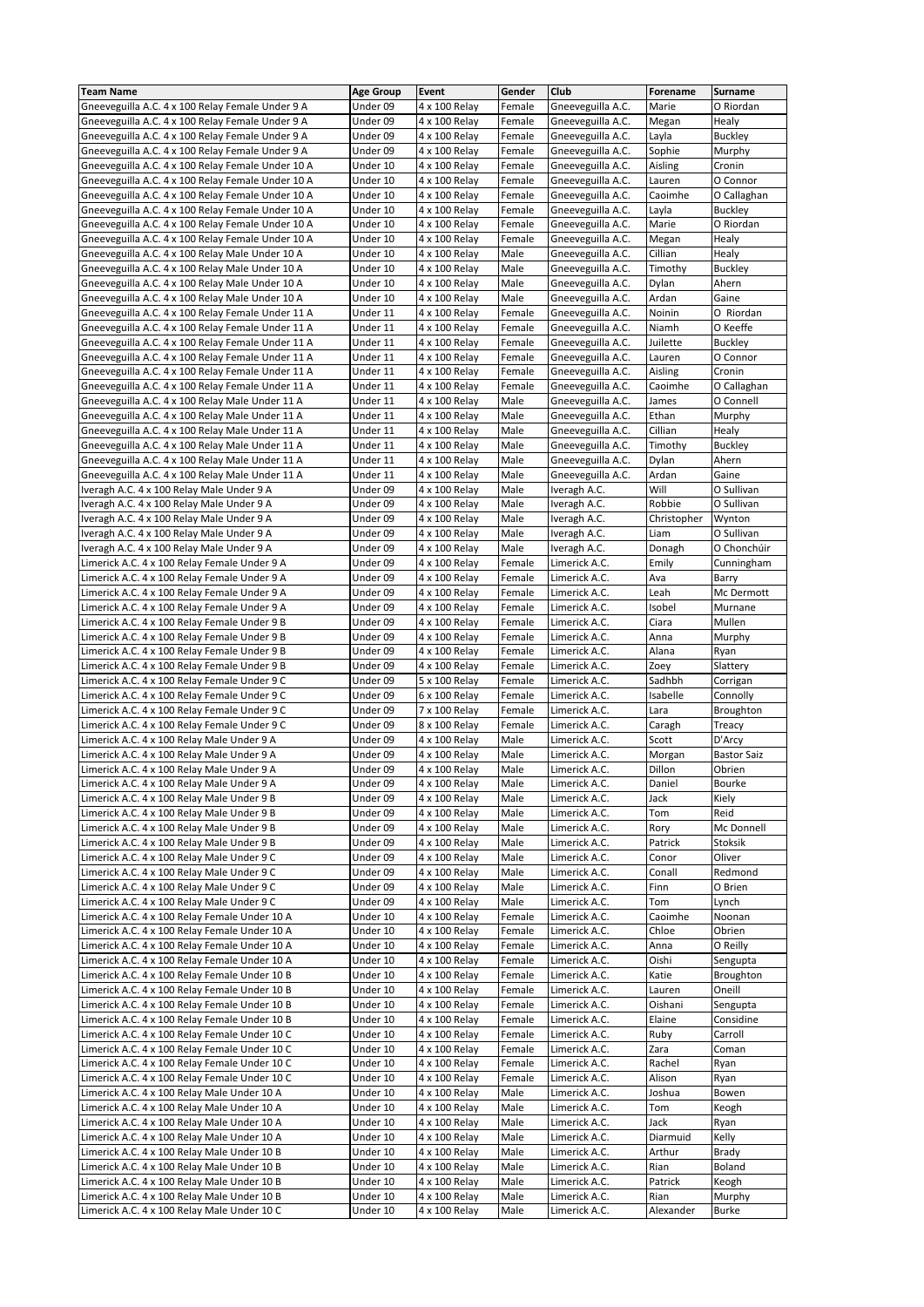| <b>Team Name</b>                                      | <b>Age Group</b> | Event         | Gender | Club                          | Forename     | Surname            |
|-------------------------------------------------------|------------------|---------------|--------|-------------------------------|--------------|--------------------|
|                                                       |                  |               |        |                               |              |                    |
| Limerick A.C. 4 x 100 Relay Male Under 10 C           | Under 10         | 4 x 100 Relay | Male   | Limerick A.C.                 | Sean         | Corrigan           |
| Limerick A.C. 4 x 100 Relay Male Under 10 C           | Under 10         | 4 x 100 Relay | Male   | Limerick A.C.                 | Aaron        | Walsh              |
| Limerick A.C. 4 x 100 Relay Male Under 10 C           | Under 10         | 4 x 100 Relay | Male   | Limerick A.C.                 | Vinny        | O Sullivan         |
|                                                       |                  |               |        |                               |              |                    |
| Limerick A.C. 4 x 100 Relay Female Under 11 A         | Under 11         | 4 x 100 Relay | Female | Limerick A.C.                 | Tabitha      | Carroll            |
| Limerick A.C. 4 x 100 Relay Female Under 11 A         | Under 11         | 4 x 100 Relay | Female | Limerick A.C.                 | Amelia       | O Keeffe           |
| Limerick A.C. 4 x 100 Relay Female Under 11 A         | Under 11         | 4 x 100 Relay | Female | Limerick A.C.                 | Grace        | Coyne              |
|                                                       |                  |               |        |                               |              |                    |
| Limerick A.C. 4 x 100 Relay Female Under 11 A         | Under 11         | 4 x 100 Relay | Female | Limerick A.C.                 | Abi          | Hannafin           |
| Limerick A.C. 4 x 100 Relay Male Under 11 A           | Under 11         | 4 x 100 Relay | Male   | Limerick A.C.                 | <b>Myles</b> | Anderson           |
| Limerick A.C. 4 x 100 Relay Male Under 11 A           | Under 11         | 4 x 100 Relay | Male   | Limerick A.C.                 | Killian      | Coman              |
|                                                       |                  |               |        |                               |              |                    |
| Limerick A.C. 4 x 100 Relay Male Under 11 A           | Under 11         | 4 x 100 Relay | Male   | Limerick A.C.                 | Rian         | Kiely Keogan       |
| Limerick A.C. 4 x 100 Relay Male Under 11 A           | Under 11         | 4 x 100 Relay | Male   | Limerick A.C.                 | Christopher  | Cannon             |
| Limerick A.C. 4 x 100 Relay Male Under 11 B           | Under 11         | 4 x 100 Relay | Male   | Limerick A.C.                 | Diarmuid     | Moran              |
| Limerick A.C. 4 x 100 Relay Male Under 11 B           | Under 11         | 4 x 100 Relay | Male   | Limerick A.C.                 | Mathew       | Fogarty            |
|                                                       |                  |               |        |                               |              |                    |
| Limerick A.C. 4 x 100 Relay Male Under 11 B           | Under 11         | 4 x 100 Relay | Male   | Limerick A.C.                 | Oscar        | Redmond            |
| Limerick A.C. 4 x 100 Relay Male Under 11 B           | Under 11         | 4 x 100 Relay | Male   | Limerick A.C.                 | Harry        | Murphy             |
| Limerick A.C. 4 x 100 Relay Male Under 11 B           | Under 11         | 4 x 100 Relay | Male   | Limerick A.C.                 | Jacob        | Duhig              |
| Lios Tuathail A.C. 4 x 100 Relay Female Under 11 A    |                  | 4 x 100 Relay | Female |                               | Ruby Kate    |                    |
|                                                       | Under 11         |               |        | Lios Tuathail A.C.            |              | Boyle              |
| Lios Tuathail A.C. 4 x 100 Relay Female Under 11 A    | Under 11         | 4 x 100 Relay | Female | Lios Tuathail A.C.            | Dylan Kate   | Treacy             |
| Lios Tuathail A.C. 4 x 100 Relay Female Under 11 A    | Under 11         | 4 x 100 Relay | Female | Lios Tuathail A.C.            | Sophie       | O Flaherty         |
| Lios Tuathail A.C. 4 x 100 Relay Female Under 11 A    | Under 11         | 4 x 100 Relay | Female | Lios Tuathail A.C.            | Holly        | O Connor           |
|                                                       |                  |               |        |                               |              |                    |
| Newport A.C. 4 x 100 Relay Female Under 10 A          | Under 10         | 4 x 100 Relay | Female | Newport A.C.                  | Aoibheann    | Morgan             |
| Newport A.C. 4 x 100 Relay Female Under 10 A          | Under 10         | 4 x 100 Relay | Female | Newport A.C.                  | Ailish       | Bourke             |
| Newport A.C. 4 x 100 Relay Female Under 10 A          | Under 10         | 4 x 100 Relay | Female | Newport A.C.                  | Lauren       | Ryan               |
| Newport A.C. 4 x 100 Relay Female Under 10 A          | Under 10         | 4 x 100 Relay | Female | Newport A.C.                  | Neasa        | Grimes             |
|                                                       |                  |               |        |                               |              |                    |
| Newport A.C. 4 x 100 Relay Female Under 10 A          | Under 10         | 4 x 100 Relay | Female | Newport A.C.                  | Mairead      | Ni Bhioragra       |
| Newport A.C. 4 x 100 Relay Male Under 10 A            | Under 10         | 4 x 100 Relay | Male   | Newport A.C.                  | Aaron        | Savage             |
| Newport A.C. 4 x 100 Relay Male Under 10 A            | Under 10         | 4 x 100 Relay | Male   | Newport A.C.                  | Rory         | Coleman            |
|                                                       |                  |               |        |                               |              |                    |
| Newport A.C. 4 x 100 Relay Male Under 10 A            | Under 10         | 4 x 100 Relav | Male   | Newport A.C.                  | Isaac        | Finch              |
| Newport A.C. 4 x 100 Relay Male Under 10 A            | Under 10         | 4 x 100 Relay | Male   | Newport A.C.                  | George       | O Brien            |
| Newport A.C. 4 x 100 Relay Female Under 11 A          | Under 11         | 4 x 100 Relay | Female | Newport A.C.                  | Penelope     | Finch              |
|                                                       | Under 11         | 4 x 100 Relay | Female | Newport A.C.                  | Holly        |                    |
| Newport A.C. 4 x 100 Relay Female Under 11 A          |                  |               |        |                               |              | Halvey             |
| Newport A.C. 4 x 100 Relay Female Under 11 A          | Under 11         | 4 x 100 Relay | Female | Newport A.C.                  | Tilly        | O Brien            |
| Newport A.C. 4 x 100 Relay Female Under 11 A          | Under 11         | 4 x 100 Relay | Female | Newport A.C.                  | Cate         | O Brien            |
| Newport A.C. 4 x 100 Relay Female Under 11 A          | Under 11         | 4 x 100 Relay | Female | Newport A.C.                  | Lily         | Walsh              |
|                                                       |                  |               |        |                               |              |                    |
| Newport A.C. 4 x 100 Relay Male Under 11 A            | Under 11         | 4 x 100 Relay | Male   | Newport A.C.                  | Tadhg        | Malone             |
| Newport A.C. 4 x 100 Relay Male Under 11 A            | Under 11         | 4 x 100 Relay | Male   | Newport A.C.                  | Ronan        | Gleeson            |
| Newport A.C. 4 x 100 Relay Male Under 11 A            | Under 11         | 4 x 100 Relay | Male   | Newport A.C.                  | Will         | <b>Brassill</b>    |
| Newport A.C. 4 x 100 Relay Male Under 11 A            | Under 11         | 4 x 100 Relay | Male   | Newport A.C.                  | Ben          | Healy              |
|                                                       |                  |               |        |                               |              |                    |
| Newport A.C. 4 x 100 Relay Male Under 11 A            | Under 11         | 4 x 100 Relay | Male   | Newport A.C.                  | Cathal       | Grimes             |
| Moyne A.C. 4 x 100 Relay Female Under 9 A             | Under 09         | 4 x 100 Relay | Female | No Athletes                   |              |                    |
| Dundrum A.C. 4 x 100 Relay Female Under 10 A          | Under 10         | 4 x 100 Relay | Female | No Athletes                   |              |                    |
|                                                       |                  |               |        |                               |              |                    |
| Dundrum A.C. 4 x 100 Relay Female Under 10 B          | Under 10         | 4 x 100 Relay | Female | No Athletes                   |              |                    |
| K.C.K. A.C. 4 x 100 Relay Male Under 10 A             | Under 10         | 4 x 100 Relay | Male   | No Athletes                   |              |                    |
| Moyne A.C. 4 x 100 Relay Male Under 10 A              | Under 10         | 4 x 100 Relay | Male   | No Athletes                   |              |                    |
| Dundrum A.C. 4 x 100 Relay Male Under 11 A            | Under 11         | 4 x 100 Relay | Male   | No Athletes                   |              |                    |
|                                                       |                  |               |        |                               |              |                    |
| North Cork A.C. 4 x 100 Relay Male Under 9 A          | Under 09         | 4 x 100 Relav | Male   | North Cork A.C.               | Adam         | Crowley            |
| North Cork A.C. 4 x 100 Relay Male Under 9 A          | Under 09         | 4 x 100 Relay | Male   | North Cork A.C.               | Luke         | Robertson          |
| North Cork A.C. 4 x 100 Relay Male Under 9 A          | Under 09         | 4 x 100 Relay | Male   | North Cork A.C.               | Sam          | Robertson          |
| North Cork A.C. 4 x 100 Relay Male Under 9 A          |                  | 4 x 100 Relay | Male   | North Cork A.C.               | Cathal       | <b>Browne</b>      |
|                                                       | Under 09         |               |        |                               |              |                    |
| North Cork A.C. 4 x 100 Relay Male Under 10 A         | Under 10         | 4 x 100 Relay | Male   | North Cork A.C.               | Daniel       | Looney             |
| North Cork A.C. 4 x 100 Relay Male Under 10 A         | Under 10         | 4 x 100 Relay | Male   | North Cork A.C.               | Eoin         | Golden             |
| North Cork A.C. 4 x 100 Relay Male Under 10 A         | Under 10         | 4 x 100 Relay | Male   | North Cork A.C.               | Diarmuid     | Angland            |
| North Cork A.C. 4 x 100 Relay Male Under 10 A         |                  |               | Male   |                               | Josh         | Miller             |
|                                                       | Under 10         | 4 x 100 Relay |        | North Cork A.C.               |              |                    |
| North Cork A.C. 4 x 100 Relay Male Under 10 A         | Under 10         | 4 x 100 Relay | Male   | North Cork A.C.               | Adam         | Gleeson            |
| North Cork A.C. 4 x 100 Relay Male Under 10 A         | Under 10         | 4 x 100 Relay | Male   | North Cork A.C.               | Danny        | Grace              |
| North Cork A.C. 4 x 100 Relay Female Under 11 A       | Under 11         | 4 x 100 Relay | Female | North Cork A.C.               | Grace        | Healy              |
|                                                       |                  |               |        |                               |              |                    |
| North Cork A.C. 4 x 100 Relay Female Under 11 A       | Under 11         | 4 x 100 Relay | Female | North Cork A.C.               | Mairead      | O Sullivan         |
| North Cork A.C. 4 x 100 Relay Female Under 11 A       | Under 11         | 4 x 100 Relay | Female | North Cork A.C.               | Sophie       | Collins            |
| North Cork A.C. 4 x 100 Relay Female Under 11 A       | Under 11         | 4 x 100 Relay | Female | North Cork A.C.               | Maeve        | Doody              |
| North Cork A.C. 4 x 100 Relay Female Under 11 A       | Under 11         | 4 x 100 Relay | Female | North Cork A.C.               | Croiadh      | <b>Buckley</b>     |
|                                                       |                  |               |        |                               |              |                    |
| North Cork A.C. 4 x 100 Relay Male Under 11 A         | Under 11         | 4 x 100 Relay | Male   | North Cork A.C.               | Kyle         | Hunter             |
| North Cork A.C. 4 x 100 Relay Male Under 11 A         | Under 11         | 4 x 100 Relay | Male   | North Cork A.C.               | Anthony      | Maher              |
| North Cork A.C. 4 x 100 Relay Male Under 11 A         | Under 11         | 4 x 100 Relay | Male   | North Cork A.C.               | Mason        | Walsh              |
| North Cork A.C. 4 x 100 Relay Male Under 11 A         | Under 11         | 4 x 100 Relay | Male   | North Cork A.C.               | Paudi        | Murphy             |
|                                                       |                  |               |        |                               |              |                    |
| North Cork A.C. 4 x 100 Relay Male Under 11 A         | Under 11         | 4 x 100 Relay | Male   | North Cork A.C.               | Eoin         | Golden             |
| North Cork A.C. 4 x 100 Relay Male Under 11 A         | Under 11         | 4 x 100 Relay | Male   | North Cork A.C.               | Diarmuid     | Angland            |
| Riverstick/Kinsale A.C. 4 x 100 Relay Male Under 10 A | Under 10         | 4 x 100 Relay | Male   | Riverstick/Kinsale A.CLuke    |              | Murphy             |
|                                                       |                  |               |        |                               |              |                    |
| Riverstick/Kinsale A.C. 4 x 100 Relay Male Under 10 A | Under 10         | 4 x 100 Relay | Male   | Riverstick/Kinsale A. James   |              | Nyhan              |
| Riverstick/Kinsale A.C. 4 x 100 Relay Male Under 10 A | Under 10         | 4 x 100 Relay | Male   | Riverstick/Kinsale A. GAndy   |              | Keating            |
| Riverstick/Kinsale A.C. 4 x 100 Relay Male Under 10 A | Under 10         | 4 x 100 Relay | Male   | Riverstick/Kinsale A. CRuairi |              | Kingston           |
| Riverstick/Kinsale A.C. 4 x 100 Relay Male Under 10 A | Under 10         | 4 x 100 Relay | Male   | Riverstick/Kinsale A. CRuben  |              | <b>Byrne Kelly</b> |
|                                                       |                  |               |        |                               |              |                    |
| Riverstick/Kinsale A.C. 4 x 100 Relay Male Under 11 A | Under 11         | 4 x 100 Relay | Male   | Riverstick/Kinsale A. (Tom    |              | Keating            |
| Riverstick/Kinsale A.C. 4 x 100 Relay Male Under 11 A | Under 11         | 4 x 100 Relay | Male   | Riverstick/Kinsale A. (Dylan  |              | O Regan            |
| Riverstick/Kinsale A.C. 4 x 100 Relay Male Under 11 A | Under 11         | 4 x 100 Relay | Male   | Riverstick/Kinsale A. Jack    |              | Collins            |
| Riverstick/Kinsale A.C. 4 x 100 Relay Male Under 11 A | Under 11         | 4 x 100 Relay | Male   | Riverstick/Kinsale A.CTed     |              | O Brien            |
|                                                       |                  |               |        |                               |              |                    |
| Riverstick/Kinsale A.C. 4 x 100 Relay Male Under 11 A | Under 11         | 4 x 100 Relay | Male   | Riverstick/Kinsale A.C Rian   |              | Moynihan           |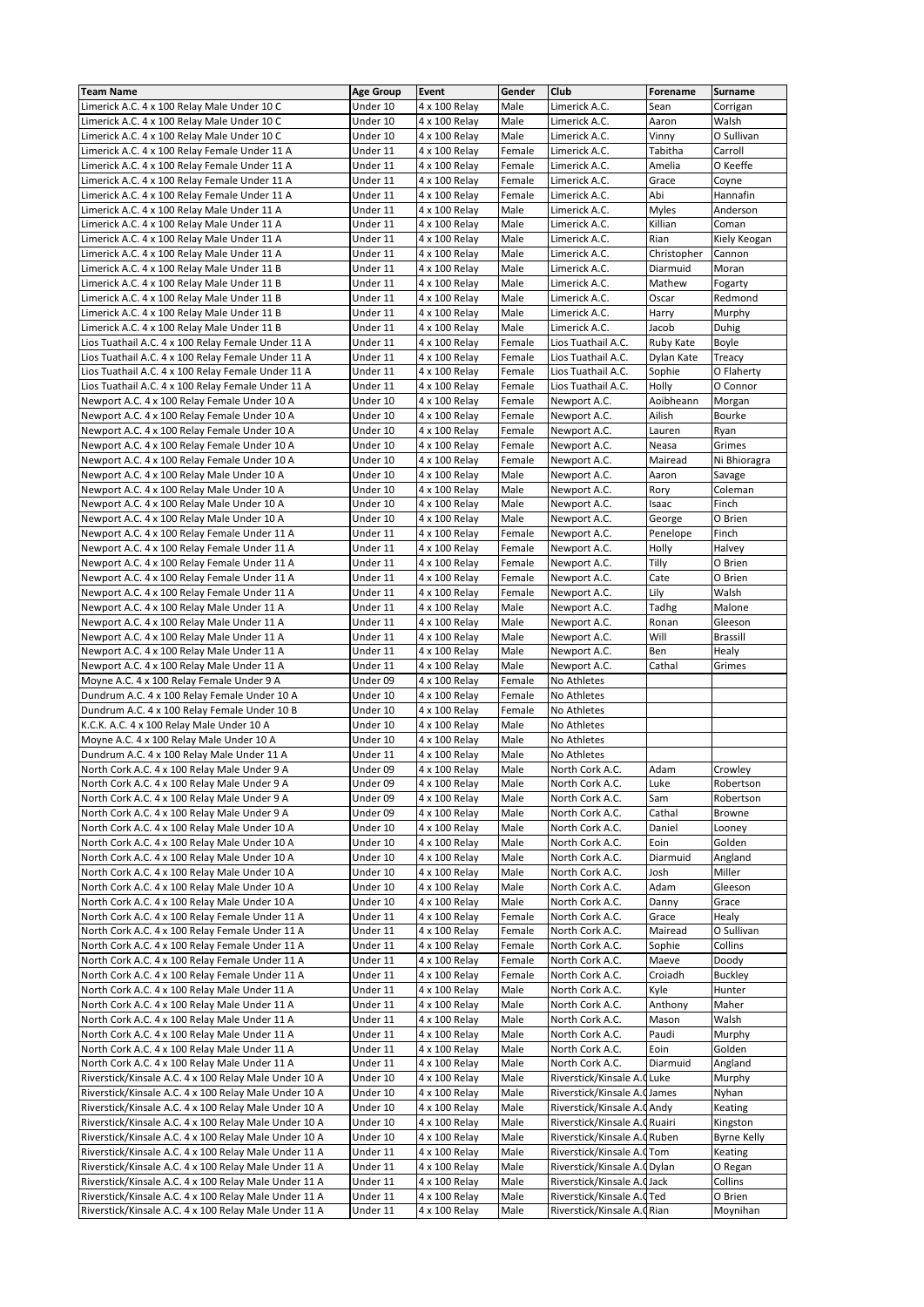| <b>Team Name</b>                                                    | <b>Age Group</b> | Event         | Gender | Club                           | Forename            | Surname       |
|---------------------------------------------------------------------|------------------|---------------|--------|--------------------------------|---------------------|---------------|
| St. Brendan's A.C. (Kerry) 4 x 100 Relay Female Under 10 A Under 10 |                  | 4 x 100 Relay | Female | St. Brendan's A.C. (KeOlivia   |                     | Leen          |
| St. Brendan's A.C. (Kerry) 4 x 100 Relay Female Under 10 A          | Under 10         | 4 x 100 Relay | Female | St. Brendan's A.C. (KeCaoimhe  |                     | Field         |
| St. Brendan's A.C. (Kerry) 4 x 100 Relay Female Under 10 A          | Under 10         | 4 x 100 Relay | Female | St. Brendan's A.C. (Ke Lacie   |                     | Boylan        |
|                                                                     |                  |               |        |                                |                     |               |
| St. Brendan's A.C. (Kerry) 4 x 100 Relay Female Under 10 A          | Under 10         | 4 x 100 Relay | Female | St. Brendan's A.C. (KeSarah    |                     | Lacey         |
| St. Brendan's A.C. (Kerry) 4 x 100 Relay Female Under 10 A          | Under 10         | 4 x 100 Relay | Female | St. Brendan's A.C. (Ke Lelia   |                     | Mc Carthy     |
| St. Brendan's A.C. (Kerry) 4 x 100 Relay Male Under 10 A            | Under 10         | 4 x 100 Relay | Male   | St. Brendan's A.C. (KeCorey    |                     | O Carroll     |
|                                                                     |                  |               |        | St. Brendan's A.C. (KeAdam     |                     |               |
| St. Brendan's A.C. (Kerry) 4 x 100 Relay Male Under 10 A            | Under 10         | 4 x 100 Relay | Male   |                                |                     | O Leary       |
| St. Brendan's A.C. (Kerry) 4 x 100 Relay Male Under 10 A            | Under 10         | 4 x 100 Relay | Male   | St. Brendan's A.C. (KeFlynn    |                     | Mc Elligott   |
| St. Brendan's A.C. (Kerry) 4 x 100 Relay Male Under 10 A            | Under 10         | 4 x 100 Relay | Male   | St. Brendan's A.C. (KeCody     |                     | Mc Kenna      |
| St. Brendan's A.C. (Kerry) 4 x 100 Relay Male Under 10 A            | Under 10         | 4 x 100 Relay | Male   | St. Brendan's A.C. (KeJack     |                     | Sheehy        |
|                                                                     |                  |               |        |                                |                     |               |
| St. Brendan's A.C. (Kerry) 4 x 100 Relay Female Under 11 A          | Under 11         | 4 x 100 Relay | Female | St. Brendan's A.C. (Ke Katie   |                     | <b>Butler</b> |
| St. Brendan's A.C. (Kerry) 4 x 100 Relay Female Under 11 A          | Under 11         | 4 x 100 Relay | Female | St. Brendan's A.C. (KeHannah   |                     | Sheehy        |
| St. Brendan's A.C. (Kerry) 4 x 100 Relay Female Under 11 A          | Under 11         | 4 x 100 Relay | Female | St. Brendan's A.C. (Ke Caoimhe |                     | Duffy         |
| St. Brendan's A.C. (Kerry) 4 x 100 Relay Female Under 11 A          |                  | 4 x 100 Relay | Female | St. Brendan's A.C. (Ke Lacie   |                     |               |
|                                                                     | Under 11         |               |        |                                |                     | Boylan        |
| St. Brendan's A.C. (Kerry) 4 x 100 Relay Female Under 11 A          | Under 11         | 4 x 100 Relay | Female | St. Brendan's A.C. (KeSarah    |                     | Lacey         |
| St. Brendan's A.C. (Kerry) 4 x 100 Relay Female Under 11 A          | Under 11         | 4 x 100 Relay | Female | St. Brendan's A.C. (Ke Caoimhe |                     | Field         |
| St. Cronans A.C. 4 x 100 Relay Female Under 9 A                     | Under 09         | 4 x 100 Relay | Female | St. Cronans A.C.               | Lillie              | Ryan          |
|                                                                     |                  |               |        |                                |                     |               |
| St. Cronans A.C. 4 x 100 Relay Female Under 9 A                     | Under 09         | 4 x 100 Relay | Female | St. Cronans A.C.               | Kate                | Quinlan       |
| St. Cronans A.C. 4 x 100 Relay Female Under 9 A                     | Under 09         | 4 x 100 Relay | Female | St. Cronans A.C.               | Katelyn             | Cullinan      |
| St. Cronans A.C. 4 x 100 Relay Female Under 9 A                     | Under 09         | 4 x 100 Relay | Female | St. Cronans A.C.               | Jessie              | O Driscoll    |
| St. Cronans A.C. 4 x 100 Relay Female Under 9 A                     | Under 09         | 4 x 100 Relay | Female | St. Cronans A.C.               | Ciara               | Reynolds      |
|                                                                     |                  |               |        |                                |                     |               |
| St. Cronans A.C. 4 x 100 Relay Female Under 9 B                     | Under 09         | 4 x 100 Relay | Female | St. Cronans A.C.               | Tessa               | Cosgrove      |
| St. Cronans A.C. 4 x 100 Relay Female Under 9 B                     | Under 09         | 4 x 100 Relay | Female | St. Cronans A.C.               | Jasmine             | Kent          |
| St. Cronans A.C. 4 x 100 Relay Female Under 9 B                     | Under 09         | 4 x 100 Relay | Female | St. Cronans A.C.               | Aibhe               | Greene        |
|                                                                     |                  |               | Female |                                |                     |               |
| St. Cronans A.C. 4 x 100 Relay Female Under 9 B                     | Under 09         | 4 x 100 Relay |        | St. Cronans A.C.               | Jessie Rae          | Lyons         |
| St. Cronans A.C. 4 x 100 Relay Male Under 9 A                       | Under 09         | 4 x 100 Relay | Male   | St. Cronans A.C.               | Sam                 | Crean         |
| St. Cronans A.C. 4 x 100 Relay Male Under 9 A                       | Under 09         | 4 x 100 Relay | Male   | St. Cronans A.C.               | Teddy               | Courtney      |
| St. Cronans A.C. 4 x 100 Relay Male Under 9 A                       | Under 09         | 4 x 100 Relay | Male   | St. Cronans A.C.               | Jacob               | Quinn         |
|                                                                     |                  |               |        |                                |                     |               |
| St. Cronans A.C. 4 x 100 Relay Male Under 9 A                       | Under 09         | 4 x 100 Relay | Male   | St. Cronans A.C.               | Oliver              | Carolan       |
| St. Cronans A.C. 4 x 100 Relay Male Under 9 A                       | Under 09         | 4 x 100 Relay | Male   | St. Cronans A.C.               | Nathan              | Ryan          |
| St. Cronans A.C. 4 x 100 Relay Male Under 9 B                       | Under 09         | 4 x 100 Relay | Male   | St. Cronans A.C.               | Conor               | Walsh         |
|                                                                     |                  |               |        |                                |                     |               |
| St. Cronans A.C. 4 x 100 Relay Male Under 9 B                       | Under 09         | 4 x 100 Relay | Male   | St. Cronans A.C.               | Daniel              | Walsh         |
| St. Cronans A.C. 4 x 100 Relay Male Under 9 B                       | Under 09         | 4 x 100 Relay | Male   | St. Cronans A.C.               | Micheal             | Ruane         |
| St. Cronans A.C. 4 x 100 Relay Male Under 9 B                       | Under 09         | 4 x 100 Relay | Male   | St. Cronans A.C.               | Fionn               | Hennessy      |
| St. Cronans A.C. 4 x 100 Relay Male Under 9 B                       | Under 09         | 4 x 100 Relay | Male   | St. Cronans A.C.               | Kieran              | Fitzpatrick   |
|                                                                     |                  |               |        |                                |                     |               |
| St. Cronans A.C. 4 x 100 Relay Female Under 10 A                    | Under 10         | 4 x 100 Relay | Female | St. Cronans A.C.               | Saoirse             | Barry         |
| St. Cronans A.C. 4 x 100 Relay Female Under 10 A                    | Under 10         | 4 x 100 Relay | Female | St. Cronans A.C.               | Heather             | Harrison      |
| St. Cronans A.C. 4 x 100 Relay Female Under 10 A                    | Under 10         | 4 x 100 Relay | Female | St. Cronans A.C.               | Kate                | Hassett       |
| St. Cronans A.C. 4 x 100 Relay Female Under 10 A                    | Under 10         | 4 x 100 Relay | Female | St. Cronans A.C.               | Emily               | O Brien       |
|                                                                     |                  |               |        |                                |                     |               |
| St. Cronans A.C. 4 x 100 Relay Male Under 10 A                      | Under 10         | 4 x 100 Relay | Male   | St. Cronans A.C.               | Riain               | Duignan       |
| St. Cronans A.C. 4 x 100 Relay Male Under 10 A                      | Under 10         | 4 x 100 Relay | Male   | St. Cronans A.C.               | Dylan               | Mc Inerney    |
| St. Cronans A.C. 4 x 100 Relay Male Under 10 A                      | Under 10         | 4 x 100 Relay | Male   | St. Cronans A.C.               | Sean                | Hassett       |
|                                                                     |                  |               |        |                                |                     |               |
| St. Cronans A.C. 4 x 100 Relay Male Under 10 A                      | Under 10         | 4 x 100 Relay | Male   | St. Cronans A.C.               | Hugh                | Garvey        |
| St. Cronans A.C. 4 x 100 Relay Male Under 10 A                      | Under 10         | 4 x 100 Relay | Male   | St. Cronans A.C.               | Donnacha            | Fitzpatrick   |
| St. Cronans A.C. 4 x 100 Relay Male Under 10 B                      | Under 10         | 4 x 100 Relay | Male   | St. Cronans A.C.               | Luke                | Callinan      |
| St. Cronans A.C. 4 x 100 Relay Male Under 10 B                      | Under 10         | 4 x 100 Relay | Male   | St. Cronans A.C.               | Vinny               | Mc Mahon      |
|                                                                     |                  |               |        |                                |                     |               |
| St. Cronans A.C. 4 x 100 Relay Male Under 10 B                      | Under 10         | 4 x 100 Relay | Male   | St. Cronans A.C.               | Cillian             | Malone        |
| St. Cronans A.C. 4 x 100 Relay Male Under 10 B                      | Under 10         | 4 x 100 Relay | Male   | St. Cronans A.C.               | Dylan               | Ball          |
| St. Cronans A.C. 4 x 100 Relay Male Under 11 A                      | Under 11         | 4 x 100 Relay | Male   | St. Cronans A.C.               | Aidan               | Moroney       |
| St. Cronans A.C. 4 x 100 Relay Male Under 11 A                      | Under 11         | 4 x 100 Relay | Male   | St. Cronans A.C.               | James               | Cosgrove      |
|                                                                     |                  |               |        |                                |                     |               |
| St. Cronans A.C. 4 x 100 Relay Male Under 11 A                      | Under 11         | 4 x 100 Relay | Male   | St. Cronans A.C.               | Daire               | Cullinan      |
| St. Cronans A.C. 4 x 100 Relay Male Under 11 A                      | Under 11         | 4 x 100 Relay | Male   | St. Cronans A.C.               | Darragh             | Mc Mahon      |
| St. Cronans A.C. 4 x 100 Relay Male Under 11 B                      | Under 11         | 4 x 100 Relay | Male   | St. Cronans A.C.               | David               | Lahiff        |
| St. Cronans A.C. 4 x 100 Relay Male Under 11 B                      | Under 11         | 4 x 100 Relay | Male   | St. Cronans A.C.               | Jack                | O Driscoll    |
|                                                                     |                  |               |        |                                |                     |               |
| St. Cronans A.C. 4 x 100 Relay Male Under 11 B                      | Under 11         | 4 x 100 Relay | Male   | St. Cronans A.C.               | Michael             | Barry         |
| St. Cronans A.C. 4 x 100 Relay Male Under 11 B                      | Under 11         | 4 x 100 Relay | Male   | St. Cronans A.C.               | Jeffrey             | Carolan       |
| St. Cronans A.C. 4 x 100 Relay Male Under 11 B                      | Under 11         | 4 x 100 Relay | Male   | St. Cronans A.C.               | Michael (sean Quinn |               |
| St. Cronans A.C. 4 x 100 Relay Male Under 11 C                      | Under 11         | 4 x 100 Relay | Male   | St. Cronans A.C.               | Sean                | O Connor      |
|                                                                     |                  |               |        |                                |                     |               |
| St. Cronans A.C. 4 x 100 Relay Male Under 11 C                      | Under 11         | 4 x 100 Relay | Male   | St. Cronans A.C.               | Dara                | Brohan        |
| St. Cronans A.C. 4 x 100 Relay Male Under 11 C                      | Under 11         | 4 x 100 Relay | Male   | St. Cronans A.C.               | Riain               | Duignan       |
| St. Cronans A.C. 4 x 100 Relay Male Under 11 C                      | Under 11         | 4 x 100 Relay | Male   | St. Cronans A.C.               | Ciaran              | Ryan          |
|                                                                     |                  |               |        |                                |                     |               |
| Templemore A.C. 4 x 100 Relay Male Under 9 A                        | Under 09         | 4 x 100 Relay | Male   | Templemore A.C.                | Edvard              | Zvirblis      |
| Templemore A.C. 4 x 100 Relay Male Under 9 A                        | Under 09         | 4 x 100 Relay | Male   | Templemore A.C.                | Bobby               | Loughnane     |
| Templemore A.C. 4 x 100 Relay Male Under 9 A                        | Under 09         | 4 x 100 Relay | Male   | Templemore A.C.                | Thomas              | Bourke        |
| Templemore A.C. 4 x 100 Relay Male Under 9 A                        | Under 09         | 4 x 100 Relay | Male   | Templemore A.C.                | Patrick             | Meehan        |
|                                                                     |                  |               |        |                                |                     |               |
| Templemore A.C. 4 x 100 Relay Female Under 10 A                     | Under 10         | 4 x 100 Relay | Female | Templemore A.C.                | Rhea                | Austin        |
| Templemore A.C. 4 x 100 Relay Female Under 10 A                     | Under 10         | 4 x 100 Relay | Female | Templemore A.C.                | Leah                | Scanlan       |
| Templemore A.C. 4 x 100 Relay Female Under 10 A                     | Under 10         | 4 x 100 Relay | Female | Templemore A.C.                | Gráinne             | Hoare         |
|                                                                     |                  |               |        | Templemore A.C.                |                     |               |
| Templemore A.C. 4 x 100 Relay Female Under 10 A                     | Under 10         | 4 x 100 Relay | Female |                                | Lizzie              | Ryan          |
| Templemore A.C. 4 x 100 Relay Female Under 10 A                     | Under 10         | 4 x 100 Relay | Female | Templemore A.C.                | Hazel               | Kennedy       |
| Templemore A.C. 4 x 100 Relay Female Under 10 A                     | Under 10         | 4 x 100 Relay | Female | Templemore A.C.                | Moira               | Meehan        |
| Templemore A.C. 4 x 100 Relay Male Under 10 A                       | Under 10         | 4 x 100 Relay | Male   | Templemore A.C.                | Eoghan              | Slevin        |
|                                                                     |                  |               |        |                                |                     |               |
| Templemore A.C. 4 x 100 Relay Male Under 10 A                       | Under 10         | 4 x 100 Relay | Male   | Templemore A.C.                | Dara                | Feehan        |
| Templemore A.C. 4 x 100 Relay Male Under 10 A                       | Under 10         | 4 x 100 Relay | Male   | Templemore A.C.                | Thomas              | Franks        |
| Templemore A.C. 4 x 100 Relay Male Under 10 A                       | Under 10         | 4 x 100 Relay | Male   | Templemore A.C.                | Evan                | Gleeson       |
| Templemore A.C. 4 x 100 Relay Male Under 10 A                       | Under 10         | 4 x 100 Relay | Male   | Templemore A.C.                | Patrick             | Loughnane     |
|                                                                     |                  |               |        |                                |                     |               |